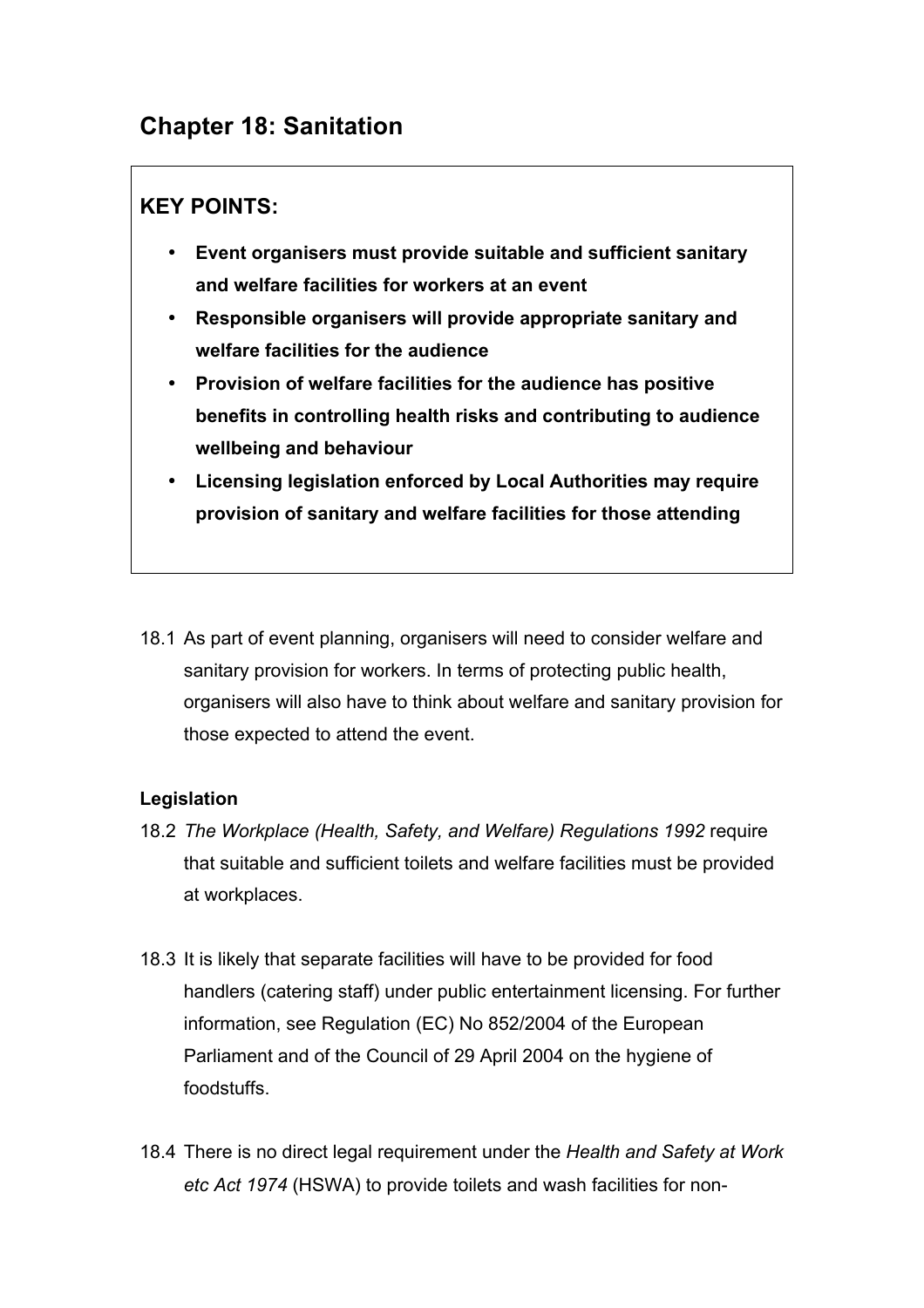employees. Similarly, health and safety law does not prescribe numbers and types of toilets and wash facilities for use by an audience. However, supply of adequate toilet and washing facilities is important in the prevention of health risks. Lack of sufficient provision may also result in crowd disorder.

- 18.5 The *Disability Discrimination Act 2005* will apply with regard to sanitary accommodation for people with special needs.
- 18.6 The provision of a healthy drinking-water supply for the audience is primarily governed by legislation enforced by the Drinking Water Inspectorate (DWI). Refer to the DWI for further guidance.
- 18.7 In all circumstances, the scale of welfare facilities required will depend on the nature of the event, worker and audience profile, and the type of venue.

## **Welfare for workers**

18.8 Guidance on welfare facilities for workers, including the number and type of toilets and wash facilities, is in the accompanying code of practice to the *Workplace (Health, Safety, and Welfare) Regulations 1992*. Further guidance on the provision of welfare facilities during construction work is in the Health and Safety Executive's (HSE) *Construction Information Sheet 59* and BS 6465-1:2006.

## **Welfare for the audience**

- 18.9 Consider the number and type of toilets and washing facilities as part of a risk assessment. Key factors to take into account include:
	- audience size and demographics, e.g. provision of suitable facilities for children, elderly or infirm people attending, who may take longer to use a facility
	- duration of the event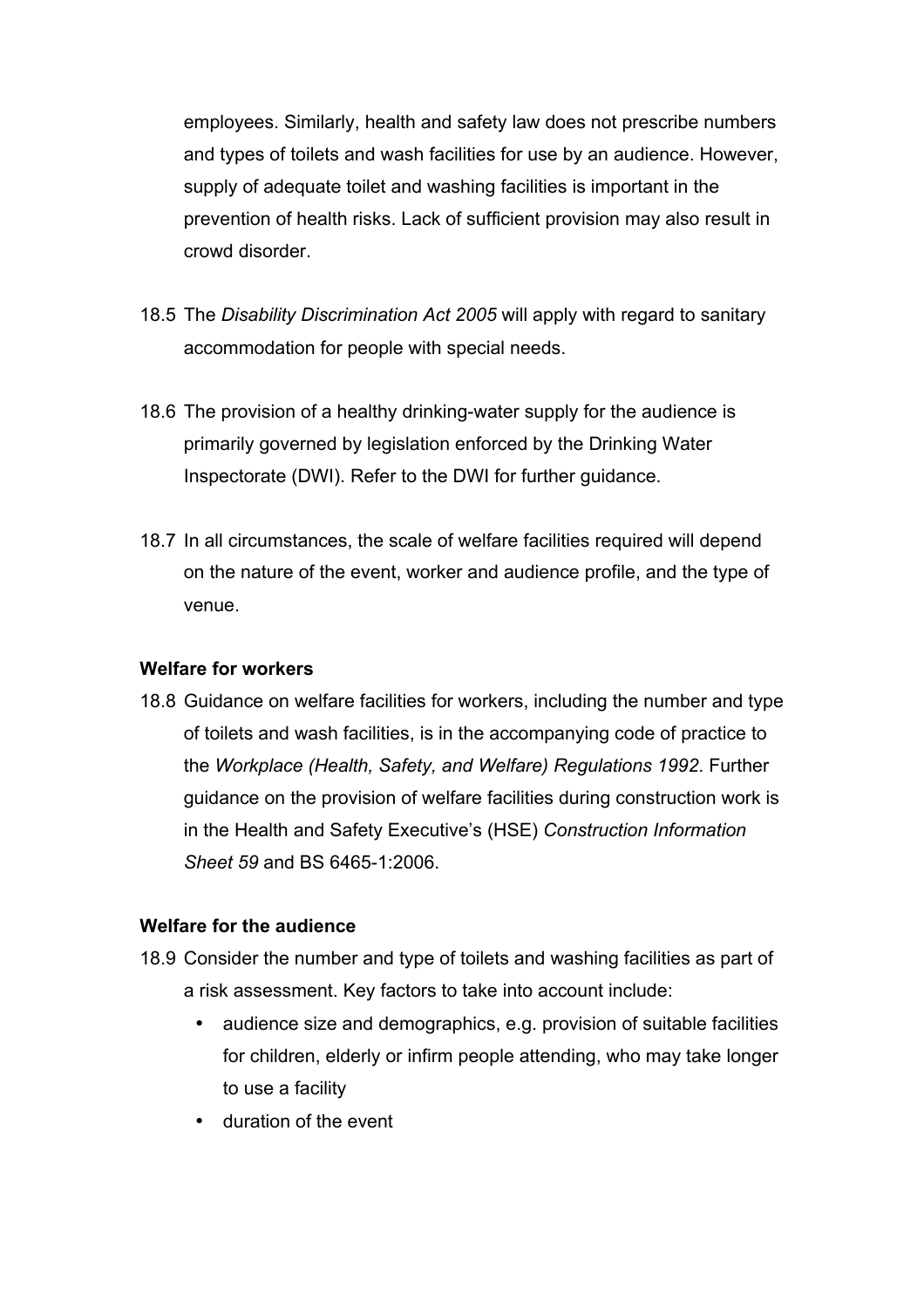- location of the event and type of venue, e.g. a stadium or greenfield site.
- type of facilities available, e.g. cubicles or urinals
- frequency of emptying temporary toilets
- access to mains services temporary or otherwise
- perceived audience food and fluid consumption
- requirements during intervals and breaks in performance when use may peak
- requirements for campsites
- weather conditions and temperature
- plus any other factors relevant to the event.
- 18.10 Ground conditions must be considered for allowing vehicle access to both public and worker's sanitation points. By nature, tanker lorries are large and very heavy when full, but are imperative where facilities are not connected to mains water or drainage.
- 18.11 By examining the factors above, it should be possible to determine what level of facilities will be required to reduce the likelihood of excessive queuing. Rapid and constant use of facilities can lead to overcrowding, possible disorder and unhealthy conditions.

## **Temporary toilets**

- 18.12 There are a number of different types of temporary toilets available for hire, from cubicles to urinals. The risk assessment should help to identify the type of temporary toilets suitable for the event.
- 18.13 Consider the perceived peak usage of any toilet units and the time taken for cisterns to fill. Rapid and constant use of any toilet can cause the bowls to become unsanitary and prone to blockages.
- 18.14 Temporary mains units can be used if a sewer, drain, septic tank, or cesspool is available, provided an adequate water supply and sufficient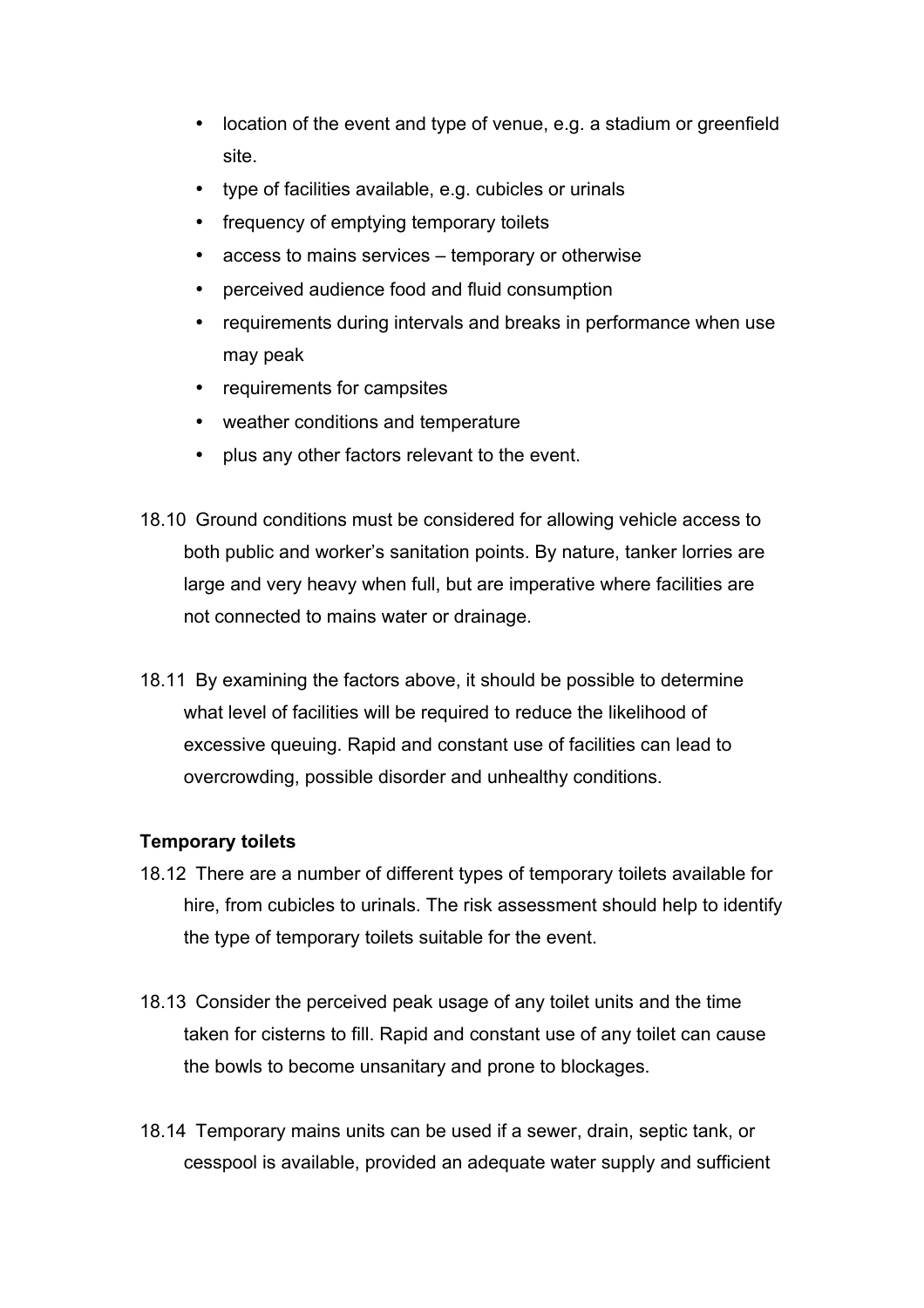water pressure are available. Recirculating self-contained units are not reliant on the availability of drains or water services.

- 18.15 Single self-contained portable units are versatile but are limited to a maximum number of uses before requiring servicing/emptying. Trenches and latrines may be appropriate for some events. Advice should be sought from the Environment Agency, or Scottish Environmental Protection Agency, and Local Authority regarding the suitability of trenches and latrines for each event, and for any local guidelines ensuring safe and hygienic use.
- 18.16 Wherever non-mains units are used, provision for safe and hygienic waste removal should be arranged with holding-tank facilities, if required.
- **NB:** See *The Purple Guide*'s chapter on Waste Management for further details.

## **Number of temporary toilets for the audience**

- 18.17 Organisers need to know the audience size and likely male to female ratio when determining the number of toilets required for an event. When there is insufficient information to assess this ratio, a split of male to female 50:50 should be assumed.
- 18.18 With regards to numbers, event organisers have used the information shown in **Table 1** to inform their decision-making process. However, an event-specific risk assessment will determine whether additional or a different balance of facilities is required.
- 18.19 Events where campsites are provided have differing requirements on ratios of urinals and WCs. **Table 1** takes this into account.
- 18.20 A number of events are now using urinals for both males and females. Female urinals can increase throughput and reduce queuing at temporary toilets but have not yet gained widespread public approval.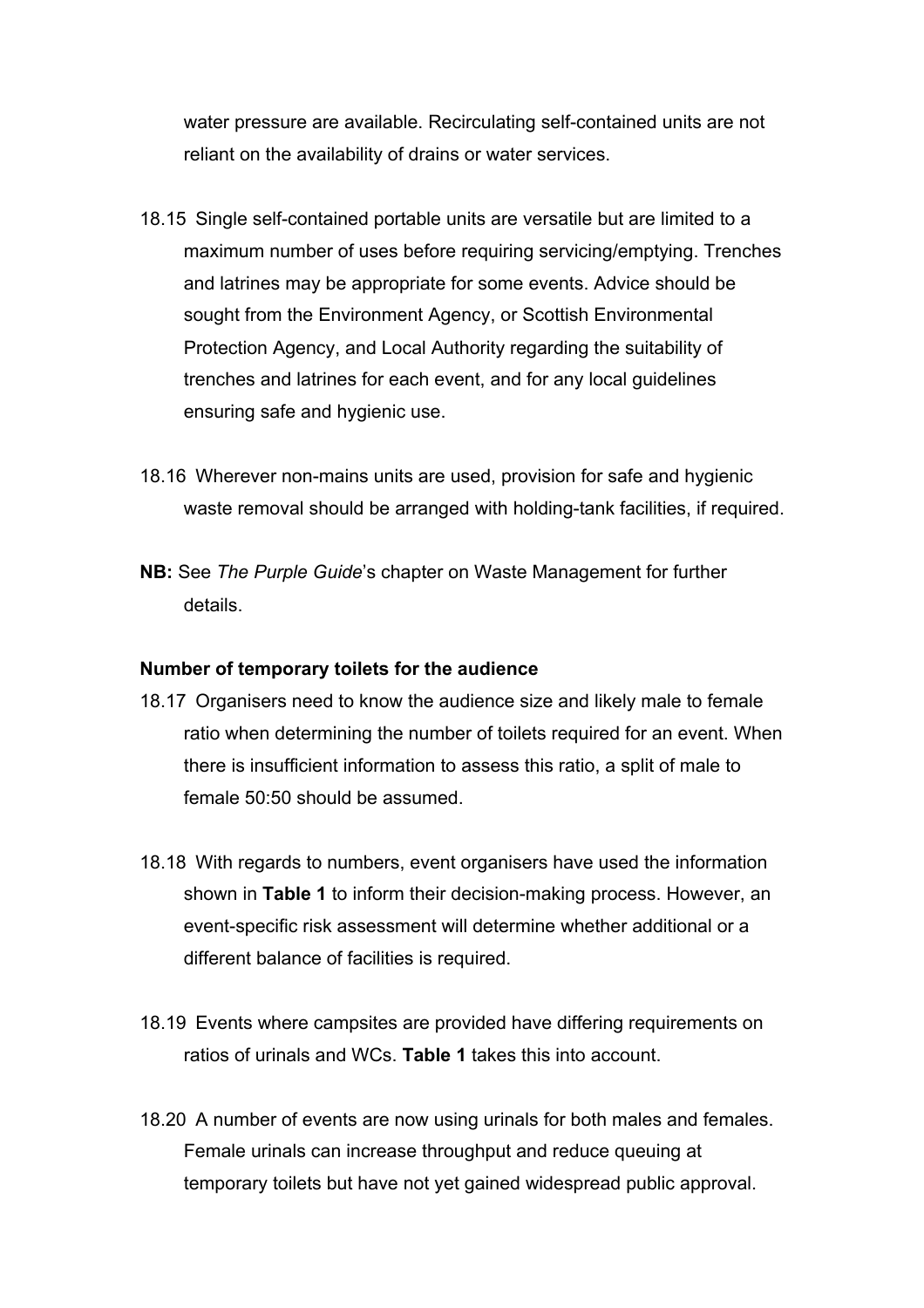Organisers may wish to consider these where the age and profile of the audience makes it appropriate to include them. However, care should be taken to ensure that there are an adequate number of traditional female WCs to cover those who do not find these systems acceptable.

|                                                                                                                  | <b>Female Toilets</b> | <b>Male Toilets</b>                 |
|------------------------------------------------------------------------------------------------------------------|-----------------------|-------------------------------------|
| For events with a gate<br>time of less than<br><b>6-hours duration</b><br>opening                                | 1 per 100             | 1 per 500,<br>plus 1 urinal per 150 |
| For events with a gate<br>opening time of 6<br>hours or more, but<br>with little or no alcohol<br>or food served | 1 per 85              | 1 per 425,<br>plus 1 urinal per 125 |
| For events with a gate<br>opening time of 6<br>hours or more, with<br>alcohol and food<br>served in quantity     | 1 per 75              | 1 per 400,<br>plus 1 urinal per 100 |
| For campsites at<br>major events,<br>swapping the<br>emphasis from urinal<br>to WCs for males                    | 1 per 75              | 1 per 150,<br>plus 1 urinal per 250 |

**Table 1:** Guide to provision of toilet facilities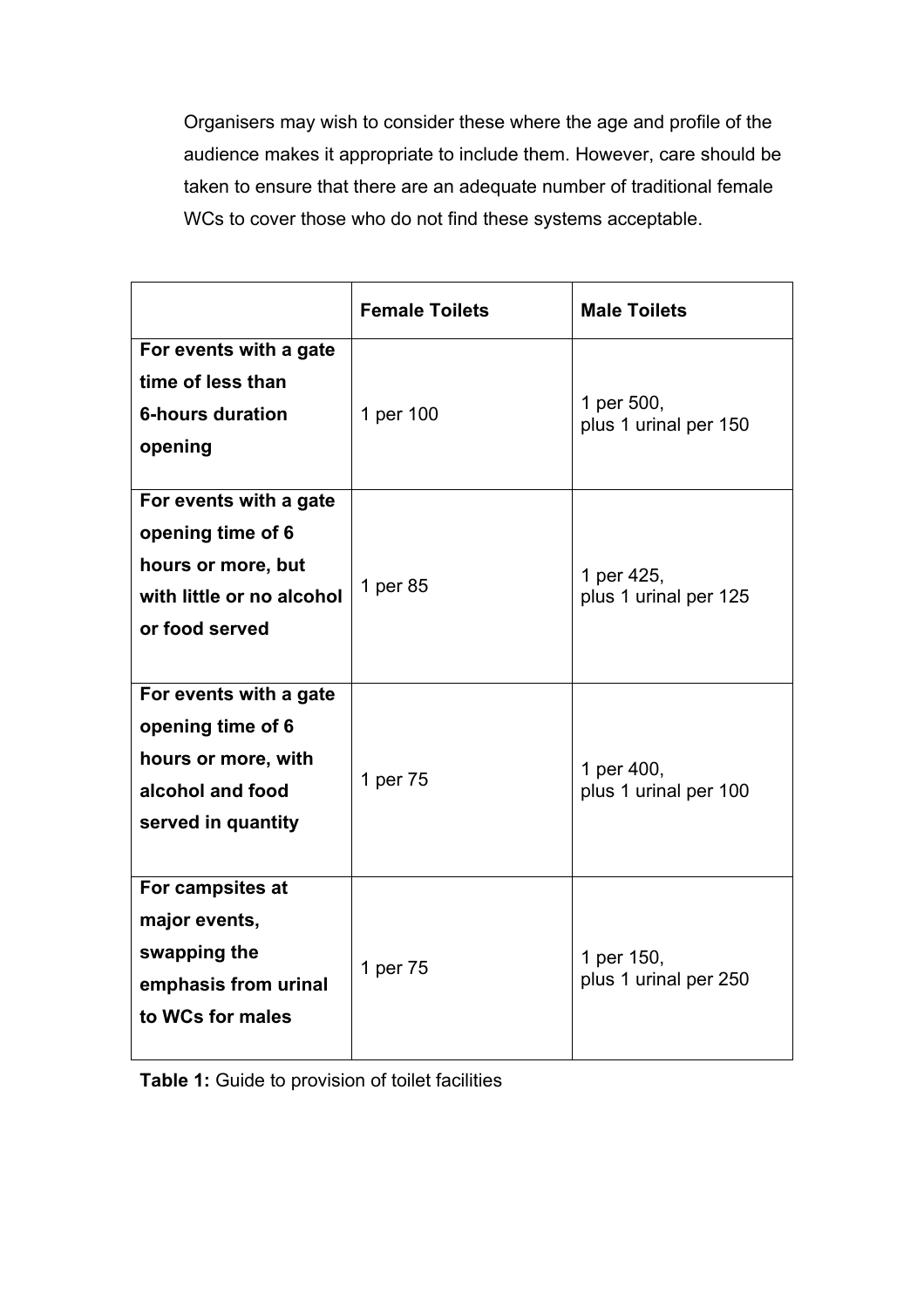18.21 Further guidance on sanitary installations can be found in *BS6465– 1:2006 Sanitary installations. Code of practice for the design of sanitary facilities and scales of provision of sanitary and associated appliances.*

#### **Wash facilities for the audience**

- 18:22 Hand wash basins can cause similar or even greater queuing than for WC's, especially for female toilets. Where possible, provide handwashing facilities in the ratio of one hand wash basin per two toilets for females, one hand wash per four toilets for males, applicable in installations of mains connected toilet facilities. However for single plastic toilet installations then hand-washing facilities should be provided normally in the ratio of one hand wash basin per five facilities (WC's & Urinals) with not less than one hand-washing facility per ten toilets provided.
- 18.23 Preference should always be given to providing warm-water handwashing facilities and adequate supplies of suitable soap. This is the most effective means for cleaning hands. Antiseptic hand wipes or bactericidal soap/gel can be provided, however organisers should be aware that these wipes are only effective when hands are not visibly contaminated (for example, by mud).
- 18.24 Hand-washing facilities alone will not provide adequate provision for events longer than one day, or when overnight camping is available. In these instances, consider whether it is appropriate to supply shower facilities on site, subject to the availability of an adequate supply of fresh water supply and sufficient water pressure.

#### **Location of toilets and wash facilities**

18.25 Sanitary accommodation for use by event workers should be located near to the work areas and, in particular, behind the stage, near the mixer tower, next to the catering areas and car parks, adjacent to the first-aid areas, and to welfare and children's areas.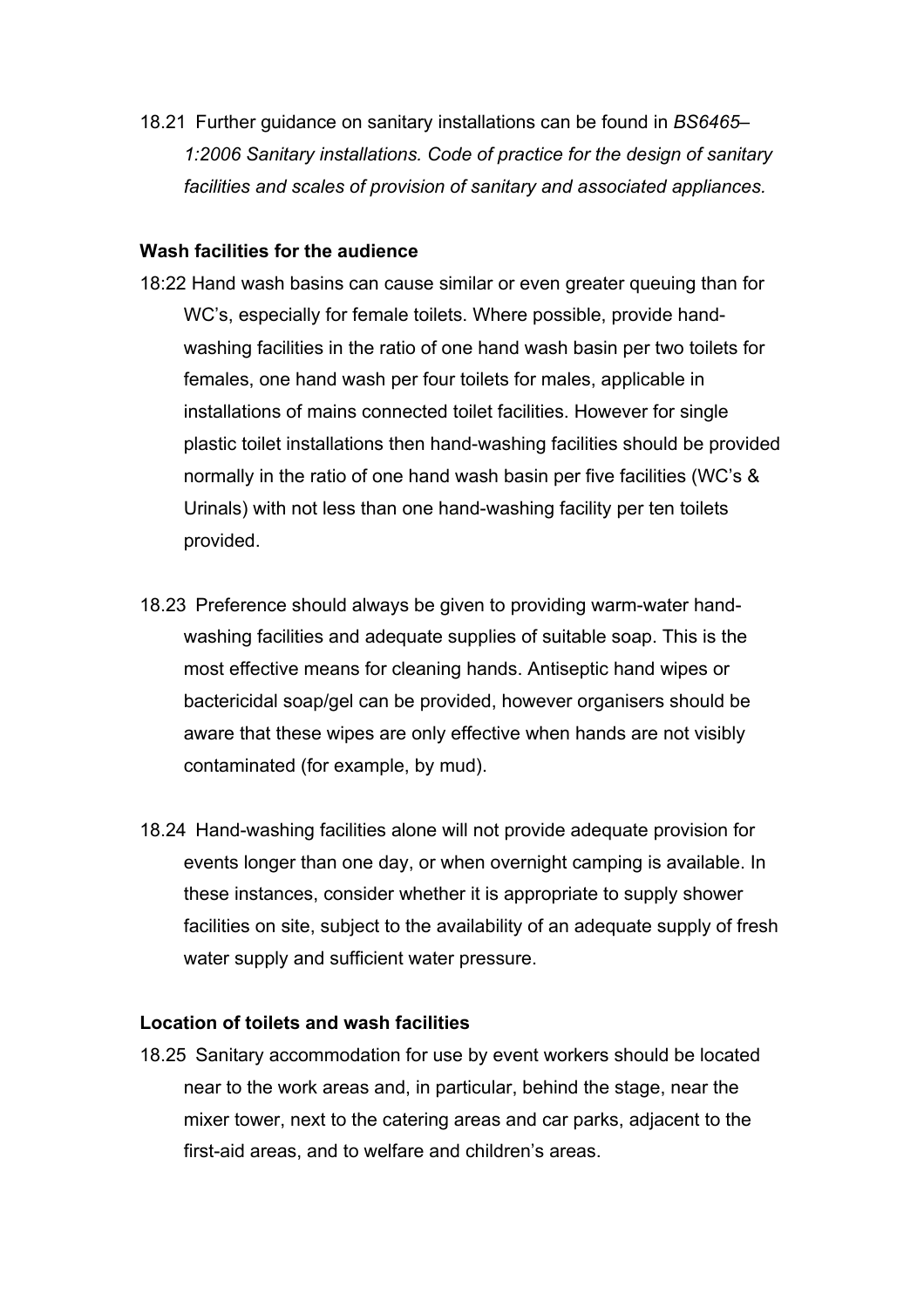- 18.26 Where possible, locate toilets for the audience at different points around the venue rather than concentrating in one small area, to minimise queuing, which could lead to overcrowding problems. However, also consider ease of access for janitorial and waste-removal personnel and vehicles, which are essential to maintaining sanitary and hygienic facilities.
- 18.27 On sites where hand-washing facilities are supplied in the open air, consider the management of the facility to ensure that the surrounding ground does not become waterlogged, leading to localised flooding and the risk of slipping.
- 18.28 For those queuing to enter the event, consider placing toilets outside the perimeter of the venue (e.g. car parks, box-office queuing areas, event campsites, etc). Where necessary, consider access requirements for servicing and emptying. This may include the need for temporary roadways and dedicated access routes, subject to the layout of the site.

## **Installation and maintenance of toilet and wash facilities**

- 18.29 Event organisers should ensure that they and/or their contractors have assessed any risk to workers. Consider workplace transport, lifting operations and manual-handling risks when moving temporary units.
- 18.30 Contractors and others involved in working with sanitary facilities should carry out an assessment of the risks to the health of their employees and others from exposure to hazardous chemicals and sewage under the *Control of Substances Hazardous to Health Regulations (COSHH) 2002*. Assessments should be made available to employees and should identify the measures in place to prevent, or where this is not reasonably practicable, control these risks. Control measures may include:
	- substitution with safer products
	- properly selected and maintained equipment